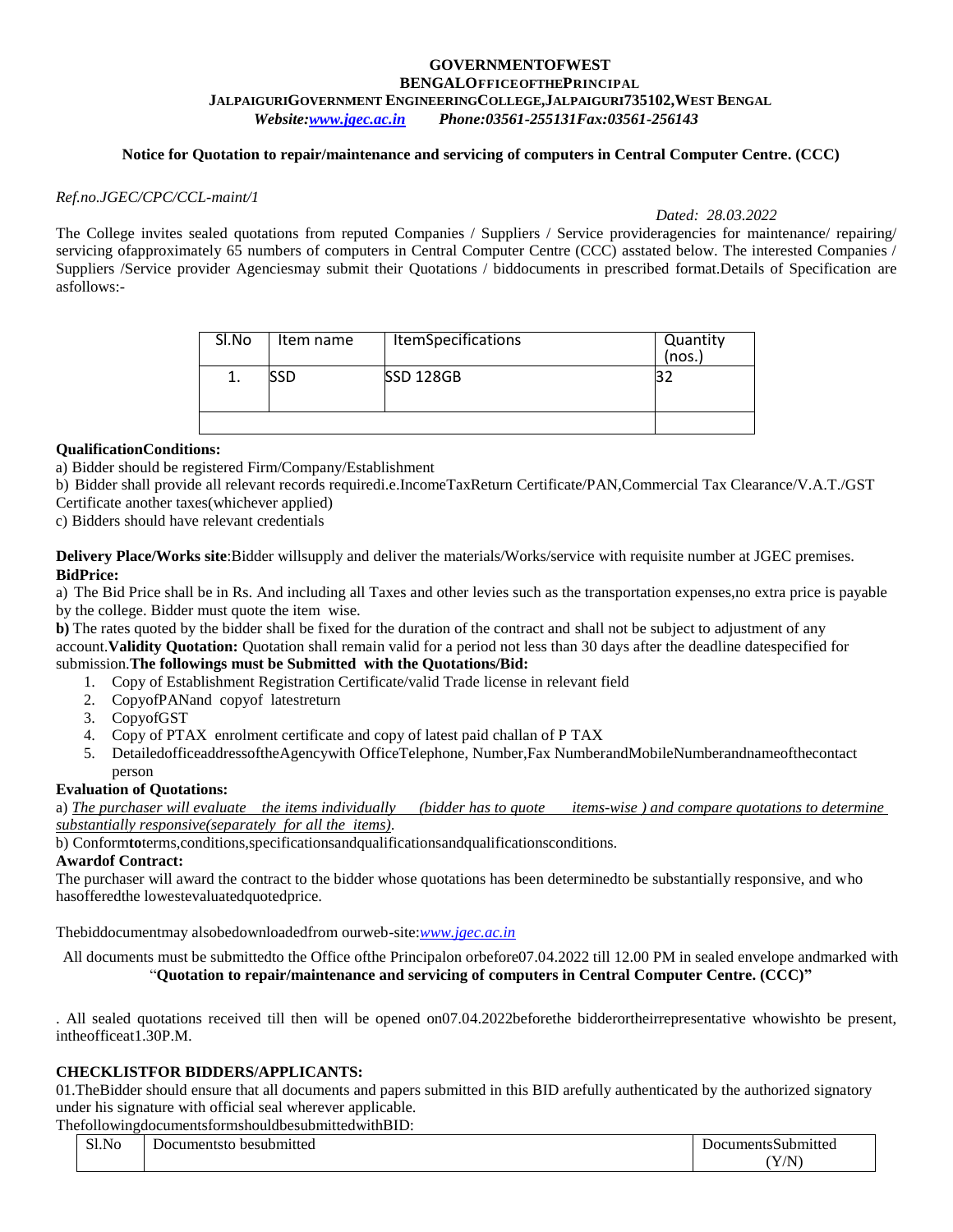|   | All pages of this BID document should be duly signed by the authorized signatory as |  |
|---|-------------------------------------------------------------------------------------|--|
|   | A token of acceptance of all terms and conditions by the bidder. Any other document |  |
|   | submitted by the bidder should also be signed by the authorized signatory           |  |
|   | Statement indicating experience of supplying<br>with<br>such items&<br>working      |  |
|   | Govt.Ministries/Departments/PSUs,etc.                                               |  |
|   | Attestedcopy CST                                                                    |  |
| 4 | AttestedcopyofPAN/Number.                                                           |  |
|   | Attested copy of return for lastmonth/quarter as the case may be submitted          |  |
|   | towards Central and State SalesTax/VAT if applicable.                               |  |
|   | <b>BidForm</b>                                                                      |  |

Not withstanding the above, the purchaser reserves the right to accept or reject any quotations and to cancel the bidding process and Reject all quotations at any time prior to the award of the contract.

The bidder whose bid is accepted will be notified of the award of contract by the purchaser.

The terms of the accepted offer shall be incorporated in the supply order.The validity period may be extended by the purchaser by another15day in exceptional cases.

# **Other Terms & Conditions:**

(a) The College reserves the right to postpone/cancel the bid, the bidder will have to abide with thedecision.

(b) Payment shall be made after the supply and submission of bills which will be subject tosatisfactory supply (certified bythecommittee constituted for the purpose). PersonnelinCharge will certify the quality and quantity of the items supplied/ work done asperspecificationsandrecommendaccordinglythe extentofpayment.

(c) No preference will be given to any bidder of class of bidders ,either for the price or for other terms and conditions.

(d) Quotation may be submitted on the printed letter head of the bidder in the prescribed format supplied with IFQ.

(e) Successful bidder will have to enter into an agreement with this Campus for timely execution of the Purchase order.

(f) No payment will be made for anydamage of goods supplied.

(g) We look forward to receiving your quotations and thank you for your interestinthis project.

(h) During execution of work, it is mandatory to provide original GST bills, manufacturer's warranty of the items/ procured or used parts to justify authenticity of the spare parts.

Harton Ray

Principal/JGEC

Copyforwardedforinformation andnecessaryaction to:

a). Office of the District Magistrate, Jalpaiguri, Jalpaiguri-735101b). OfficeoftheZillaParishad,Jalpaiguri,Jalpaiguri-735101 c). Office of the Panchayat, Samiti, Jalpaiguri, Jalpaiguri-735102d). College Website, Jalpaiguri Govt. Engg.College, Jalpaigurie).Notice Board,JalpaiguriGovt.Engg. College, Jalpaiguri-

f).Storekeeper,JalpaiguriGovt.Engg.College,Jalpaiguri.